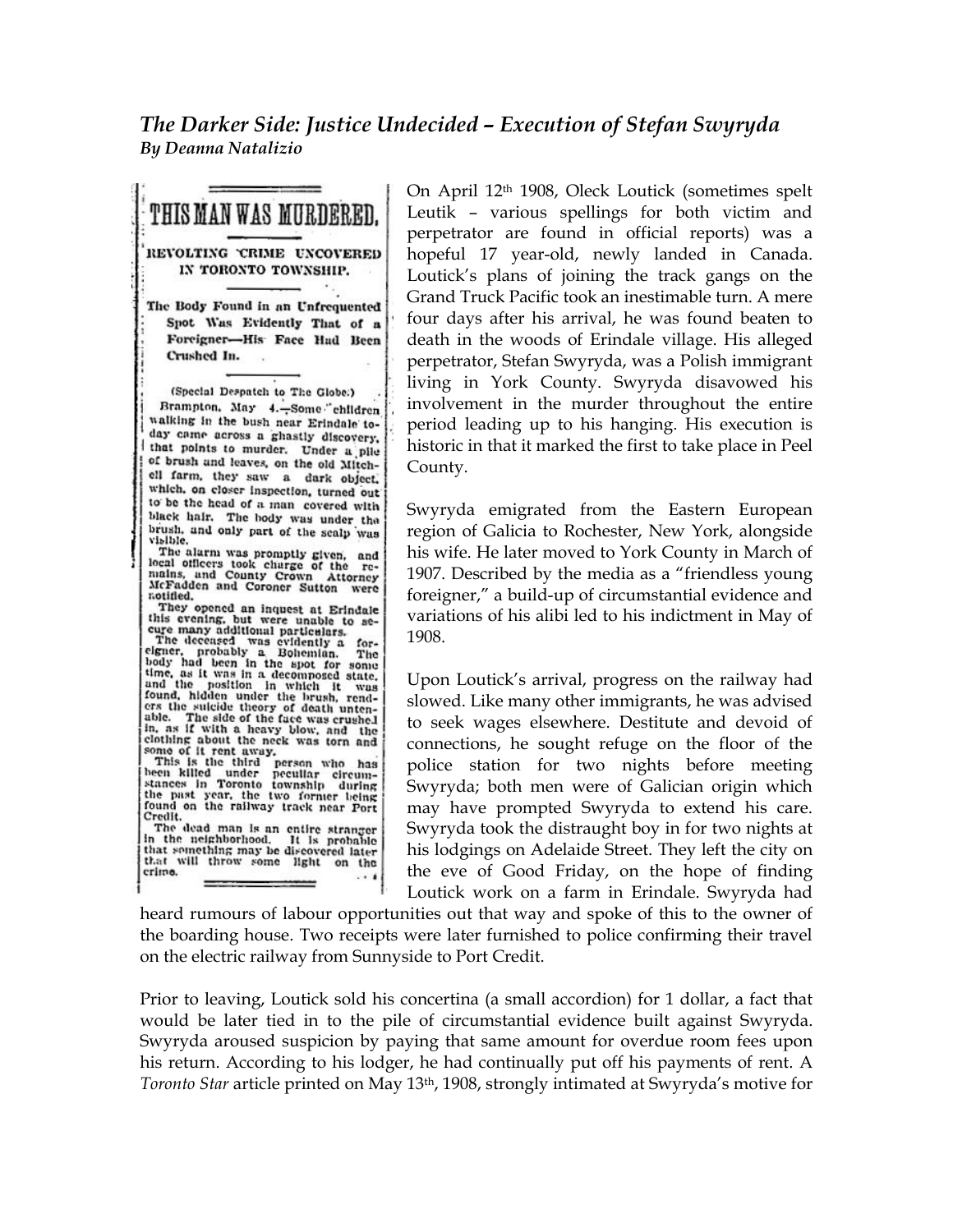committing the crime, titling their article "Did Swyryda Murder for \$1?" It was such unfounded hearsay that contributed to the growing case against Swyryda.

Loutick's body was found by 3 young boys lying in the woods of Samuel Fasken's farm (Fifth Line and the Middle Road (near Erin Mills Blvd. and the QEW, today). The body was obscured by stumps, twigs, and other debris in a seemingly deliberate attempt at concealing the remains. Autopsy reports showed that Loutick's skull had been severely crushed in by a piece of wood. Trousers saturated with blood and emblazoned with the number "13" were found beneath a log. A bonfire had been started in the bush nearby, surrounded by empty beer bottles and a whisky flask. Fasken's bush was a popular hangout for teen revellers at the time. This widely known fact should have prompted constables to widen their search for suspects.

Swyryda contended that Loutick was placed at a farm in Clarkson, although he later had difficulty naming the exact location of the farm. The farmer paid him \$1.75 for the new labourer (which may have been the origin of the 1 dollar paid by Swyryda to the lodging housekeeper).

Provincial detectives searched Swyryda's room at the lodging house on May 12th and found matches of a strange manufacture. They were quickly discerned to be the exact make of the matches found in Loutick's luggage. A reasonable explanation for this circumstance was never sought out, and only hardened the opinion of officials.

Mrs. George Manley, who lived on an adjoining farm a mile east of the Fasken property, claimed that Loutick and Swyryda called at her house the evening of the 16<sup>th</sup>. In a statement taken by police the day before Swyryda's inquest, she claimed she saw two men nearing the entrance of Fasken's bush at dusk. She described Swyryda as a heavy set man wearing a light-coloured overcoat (a garment fitting the description was found in Swyryda's room the day of the arrest, purportedly stained with blood). At the May 21st hearing, she again varied her story, claiming to have encountered the two men on the road as she travelled by carriage with her son. The light emitted by a bright moon allowed her to identify one of the men as

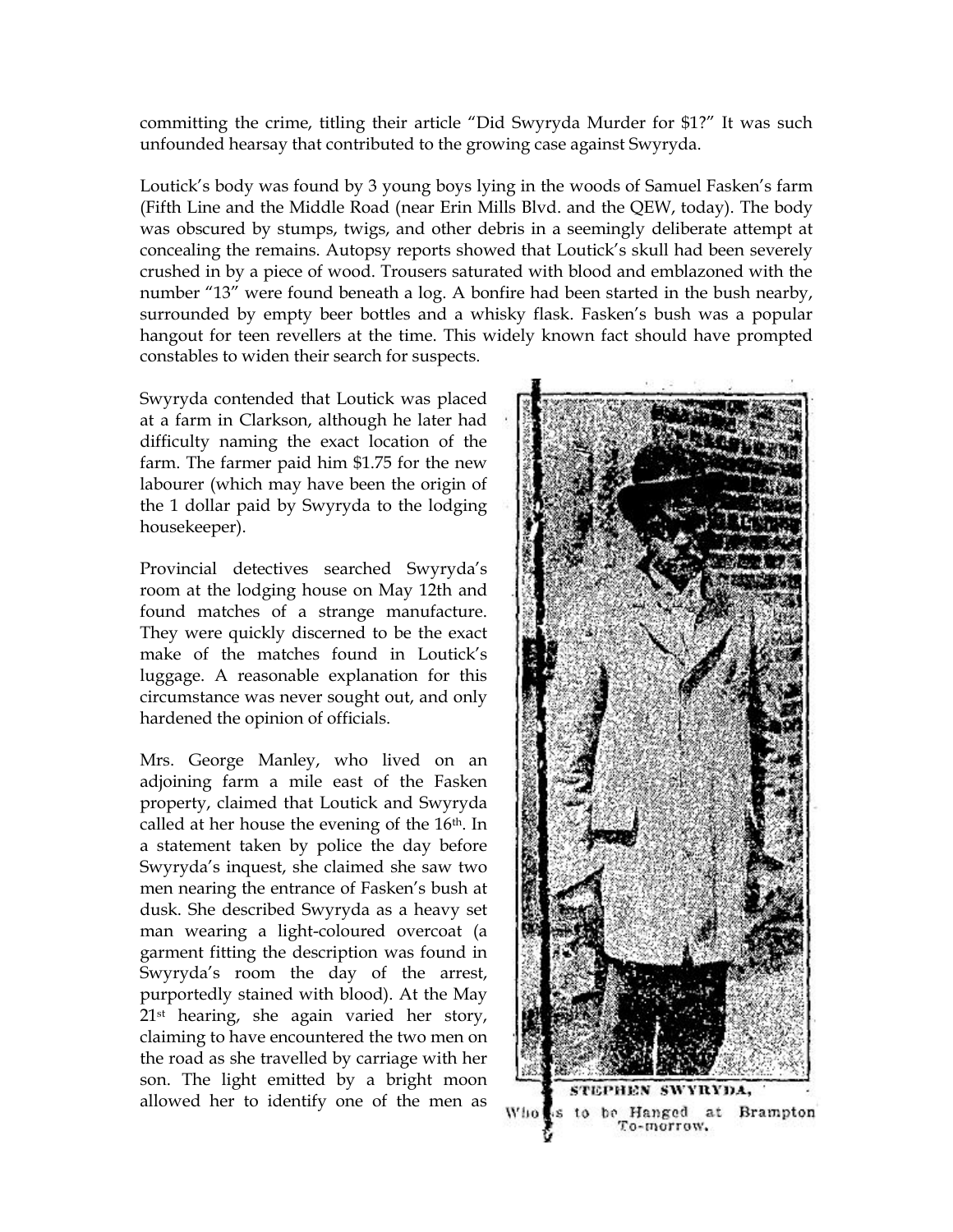Loutick and identified Swyryda from the witness stand as the taller man accompanying him. She had seen Loutick's body and asserted she was not mistaken in her id of either of the men.

The most damning evidence came from CPR fireman Albert Weir, who claimed he saw Swyryda on the morning of Good Friday washing his hands and clothing in a pool beside the tracks as his train moved into the City. Asked what he was washing by the Attorney, Weir answered "Apparently blood, sir. He had blood on him." On the return trip, Swyryda was seen walking beside the tracks in the direction of the City, presumably to his lodging house. Contrary to this story, was evidence from a Grand Trunk Railway employee, Robert Henry, who, from his watchman's tower in Mimico, said that he saw a man like Swyryda walking to Toronto along the GTR tracks the afternoon after the murder. The contradictory claims diminish the credibility of both stories.

Although reticent the majority of the trial, Swyryda's story was said to have wavered and the variation did not sit well with Swyryda's detractors. He first maintained that he placed Loutick himself with a farmer, then said Loutick had fallen in with a group of three Jewish men, and that he had arranged for the same men to find Loutick work (which he later denied).

An inquest was held May 14th at Erindale, arousing the interest of nearby villagers who clamoured to fill adjacent establishments. As the materials found at the scene of the crime were displayed during the proceedings (brown overcoat, a battered cap, white blood stained trousers and underdrawers), Sywyryda made no overt signs of discomfort as he took them in. A verdict of murder was quickly brought in by the jury.

In a hearing before Police Magistrate Shaver in Cooksville on May 20th, Swyryda pleaded not guilty. Crown Attorney McFadden brought forth the testimony of key witnesses in support of the prosecution. Swyryda remained silent and did not wish to discuss his position with anyone, including his lawyer; Mr. Morris. Mr. Morris attempted to establish reasonable doubt when cross-examining the doctor who performed the post-mortem by examining the likelihood of alternate causes of death. The doctor was resolute in his belief that Loutick had died of a fractured skull that could not have been produced by an accidental fall or train hit. A committal for trial was set for November 18th, 1908, with Swyryda to appear before a Peel County citizen jury. It was at this time that twelve men decided upon a sentence of death by hanging.

Sywyrda was remanded in Peel County Jail in Brampton until the date of his execution on February 11th, 1909. A mere 24 hours before the hanging, he proclaimed "I no kill that boy; I go to my God not afraid, because I no kill that boy." Officers on death watch said his English continually improved during his period of incarceration. He had declared his innocence so fervently that they were beginning to doubt whether justice was truly being served.

In three previous cases where a death sentence had been passed and later commuted, the evidence of guilt was much more compelling. Townspeople were of the growing